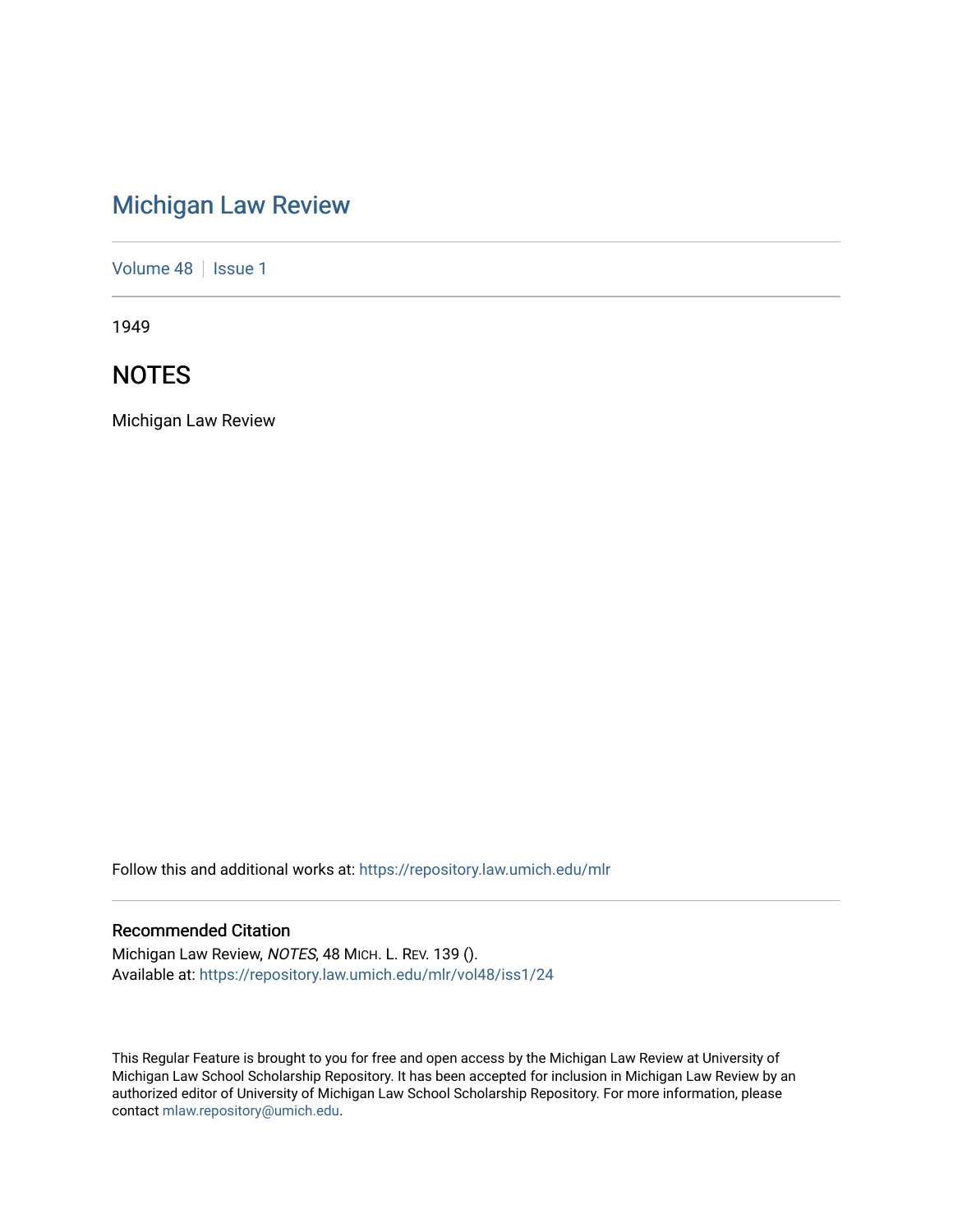# **NOTES**

# *AGRICULTURE*

Readings on Agricultural Policy. Edited by O. B. Jesness-Chief, Division of Agricultural Economics, University of Minnesota. Published under sponsorship of the American Farm Economic Association. Philadelphia: Blakiston. 1949. pp. xi, 470. \$4.75.

### *ANTITRUST LAWS*

.ANrrrnusT LAw SYMPOSIUM. An authoritative discussion of the basic trends and the delivered price problem by the Section on Antitrust Law of the New York State Bar Association, January 26, 1949. Chicago: Commerce Clearing House. 1949. Pp. 120. Paper. \$2.

THE ANTITRUST LAWS FROM THE POINT OF VIEW OF A PRIVATE PRACTITIONER. BY Jerrold G. Van Cise, and THE ANTITRUST LAWS FROM THE POINT OF VIEW OF A GOV-ERNMENT ATTORNEY. By *Sigmund Timberg.* Monograph. New York: Practicing Law Institute. 1949. Pp. 69. Paper. \$2.

# *BUSINESS,* ECONOMICS *AND FINANCE*

COMMERCIAL LAw CAsEs AND MATE-RIALS. 2d ed. By *Hugh W. Babb-Professor*  of Law, College of Business Administration, Boston University and *Carl* B. *Everberg,*  Assistant Professor of Law, College\_of Business Administration, Boston University. Brooklyn: The Foundation Press, Inc. 1949. Pp. xliii, 963. \$6.

LEGAL ASPECTS OF BusINEss. By *Harold*  F. *Lusk,* Professor of Business Law, Indiana University. Chicago: Richard D. Irwin, Inc. 1949. Pp. xvi, 815. \$6.

# COLLISION

THE AMERICAN LAW OF COLLISION. By *John Wheeler Griffin.* Member, New York bar; Former Admiralty Counsel of U. S. Shipping Board. Baltimore: American Maritime Cases, Inc. 1949. Pp. xvi, 946. \$20.

# *CONSTITUTIONAL LAW*

UNDERSTANDING THB CONSTITUTION. By *Edward S. Convin,* McCormick Professor Emeritus of Jurisprudence, Princeton University and *Jack W. Peltason,* Assistant Professor of Government, Smith College. New York: William Sloane Associates. 1949. Pp. 154. \$1.35. The Constitution explained section by section in non-technical terms.

#### *CONTRACTS*

CAsEs ON CONTRACTS. 3rd ed. By *Edwin W. Patterson,* Cardozo Professor of Jurisprudence, Columbia University and *George W. Goble,* Professor of Law, University of Illinois. Brooklyn: The Foundation Press, Inc. 1949. Pp. xii, 1132. \$7.50.

CAsEs ON CoNTRACTS. 5th ed. By *Samuel W. Williston,* Dane Professor of Law in Harvard University, Emeritus. Boston: Little, Brown and Company. 1949. Pp. xx, 823. \$7.50. .

# *CORPORATIONS*

CoRPORATE AccuMULATIONS AND SEcnoN 102. By *Jacob* K, *Lasser,* Chairman of the Institute on Federal Taxation, New York University and *Robert S. Holzman,* Adjunct Associate Professor, New York University Graduate School of Business Administration. Albany, N. Y.: Matthew Bender. 1949. Pp. 273. \$6.